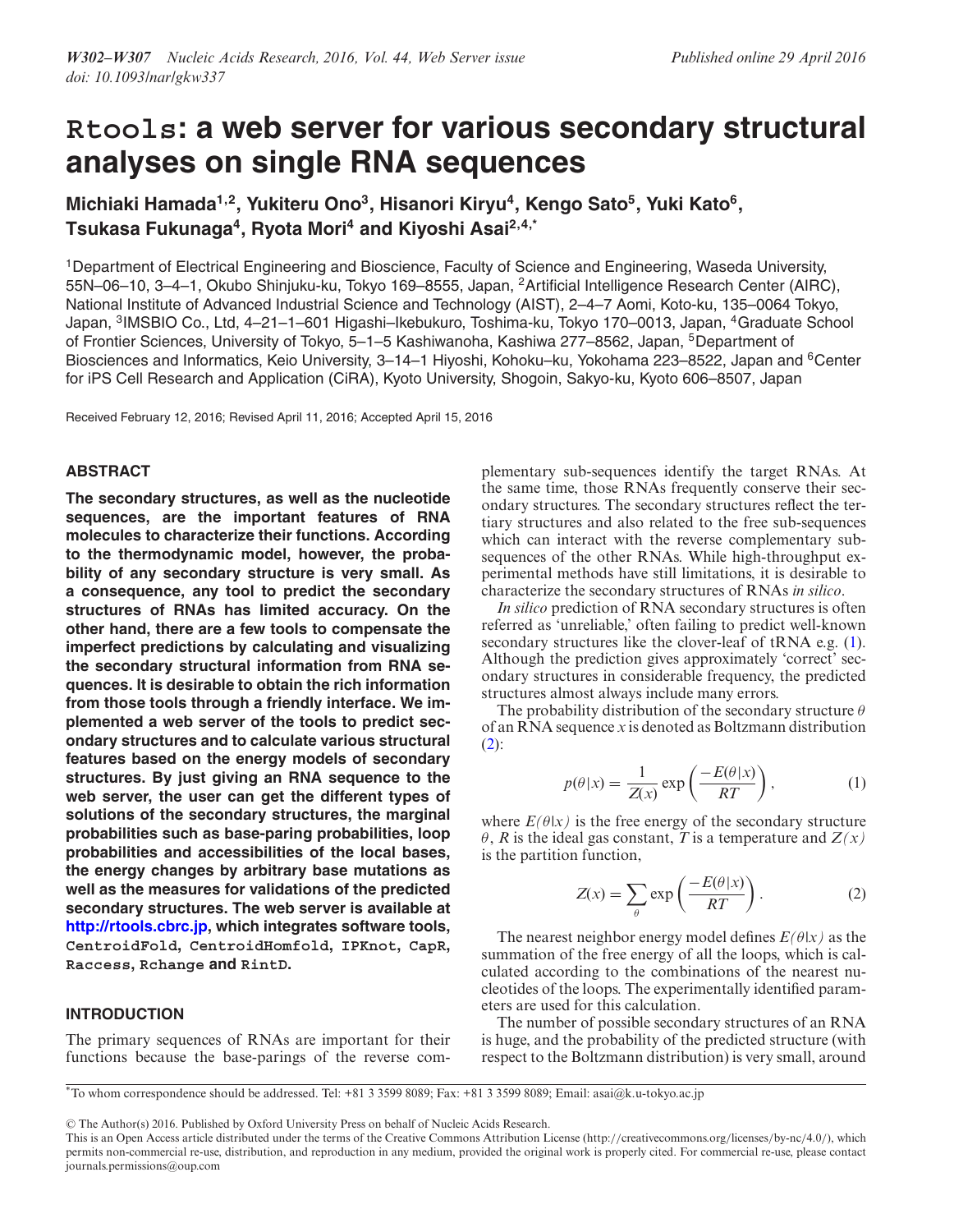1% even in the fortunate cases. For example, it is known that the structure of an rRNA with the highest probability is about  $10^{-22}$  [\(3\)](#page-5-0). Therefore, it is dangerous to proceed to further biological inferences based on the predicted structures.

The *in silico* secondary structural analyses are, however, not useless but productive if the combination of the tools are appropriately utilized. Although the total probability of a precise secondary structure of an RNA sequence is very small, various *marginal* probabilities with respect to the distribution  $p(\theta|x)$ , which are not necessarily very small, can be introduced. For example, the 'base-pairing probability matrix' (BPPM), where each component  $p_{ij}$  is the marginal probability that  $x_i$  and  $x_j$  form a base-pair (called 'basepairing probability') reflects the landscape of the probability distribution of the secondary structures. BPPM can be computed efficiently in  $O(L^3)$  time (*L* is the length of RNA sequence) by using a dynamic programming (DP) based on the McCaskill model [\(2\)](#page-5-0) (cf. Figure [2\)](#page-3-0). Similar algorithms give us the marginal probabilities of a variety of local structural features, such as loop probabilities and accessibilities  $(4,5)$ .

The extensions of DP algorithms also enable us to extract different types of secondary structural information. For example, the energy change by all the possible base mutations (including the combination of base mutations) can be calculated [\(6\)](#page-5-0). The validation of the predicted structure is also important. Because the probability of the structure itself is very small, more reasonable measures are required. The credibility limit [\(7\)](#page-5-0) is the measure of the concentration of the probabilities around the predicted structures, which reflects the stability and the reliability of the predicted structure.

## **DESIGN OF Rtools WEB SERVER**

In Rtools web server, we implemented seven tools described in the next section, all of which focus on analyzing secondary structures for single RNA sequences, based on probability distribution of RNA secondary structures. Due to the reason, an interface of Rtools is quite simple, where users paste an RNA sequence in the text-form and press 'Submit' button; then Rtools quickly returns various analyses for the sequence. The results (e.g. base-pairing probability matrix and graphs) are offered as the following formats: EPS, PNG and JPEG, which can be easily utilized in the research paper. Additionally, users can easily adjust internal parameters in each tool through web interface (Figure [1\)](#page-2-0). In Rtools, we implemented a routine for visualizing base-pairing probability matrix in colors. Additionally, users obtain 'Request ID' in the results page and can always access the results by using the ID.

# **ALGORITHMS AND SOFTWARE**

Given an RNA sequence *x*, a set of possible secondary structures of *x* is denoted by  $S(x)$ , where a secondary structure  $\theta \in S(x)$  is represented as a (upper-)triangular binaryvalued matrix  $\{\theta_{ij}\}_{i \leq j}$ :  $\theta_{ij} = 1$  if the *i*-the nucleotide in *x* (denoted by  $x_i$ ) forms a base-pair with  $x_i$ . In addition, a probability distribution of RNA secondary structure of *x*

is denoted by  $p(\theta|x)$  ( $\theta \in S(x)$ ), where  $\sum_{\theta \in S(x)} p(\theta|x)$  holds. Several models for  $p(\theta|x)$  have been proposed (as described in Introduction section). By using this notation, a marginal probability that *xi* and *xj* form a base-pair (a base-pairing probability described in Introduction) is written as follows:

$$
p_{ij} = \sum_{\theta \in S(x)} I(\theta_{ij} = 1) p(\theta | x)
$$
 (3)

where  $I(\cdot)$  is the indicator function and  $\theta_{ij}$  is  $(i, j)$ -element of  $\theta \in S(x)$  i.e.,  $I(\theta_{ij} = I)$  is equal to 1 only when  $x_i$  and  $x_j$ form a base-pair  $(I(\theta_{ij} = I) = 0$  otherwise).

Each tool implemented in Rtools web server is closely related to marginal probabilities (including base-pairing probability) with respect to a distribution of RNA secondary structures, as described in the following.

## **CentroidFold**

CentroidFold [\(8\)](#page-5-0) predicts a pseudo-knot-free RNA secondary structure from an individual RNA sequence. The algorithm of CentroidFold is based on  $\gamma$ -centroid estimators [\(9\)](#page-5-0), a type of maximizing expected accuracy (MEA) estimators. The  $\gamma$ -centroid estimators are known to have better expected accuracy than the minimum free energy (MFE) predictions, in terms of the number of true positives and true negatives of base pairs [\(8\)](#page-5-0). On average, it is known that CentroidFold achieves better performance with respect to accurate predictions of base-pairs than other tools [\(10\)](#page-5-0).

The time complexity of CentroidFold using basepairing probability matrix  $\{p_{ij}\}_{i \leq j}$  (Equation 3) is  $O(L^3)$ for an RNA sequence of length *L*. As probabilistic models for RNA secondary structures, CentroidFold can utilize one of the following models: McCaskill model [\(2\)](#page-5-0) with Turner 2004 energy parameters [\(11\)](#page-5-0) that were determined experimentally; McCaskill model with Boltzmann Likelihood (BL) parameters [\(12\)](#page-5-0) obtained by retraining energy parameters using machine learning proce-dures; CONTRAfold model [\(13\)](#page-5-0) based on a machine learning based model called conditional random fields (CRFs). The interface allows us to select the energy model between McCaskill and CONTRAfold. In CentroidFold, ViennaRNA package [\(14\)](#page-5-0) is utilized to compute base-pairing probability matrix for McCaskill model.

#### **CentroidHomfold**

To improve the accuracy of secondary structure predictions, comparative approaches with homologous sequences are often utilized because important structures are conserved evolutionarily. CentroidHomfold [\(15\)](#page-5-0) aims to predict secondary structures more accurately (than CentroidFold) by using the information of the *homologous* sequences. The initial version of CentroidHomfold requires not only target RNA sequence whose secondary structure is to be predicted but also its homologous sequences. However, CentroidHomfold in Rtools does not need homologous sequences because Rtools automatically collects homologous sequences of the input from RNA sequence database (constructed based on Rfam database) [\(16\)](#page-5-0).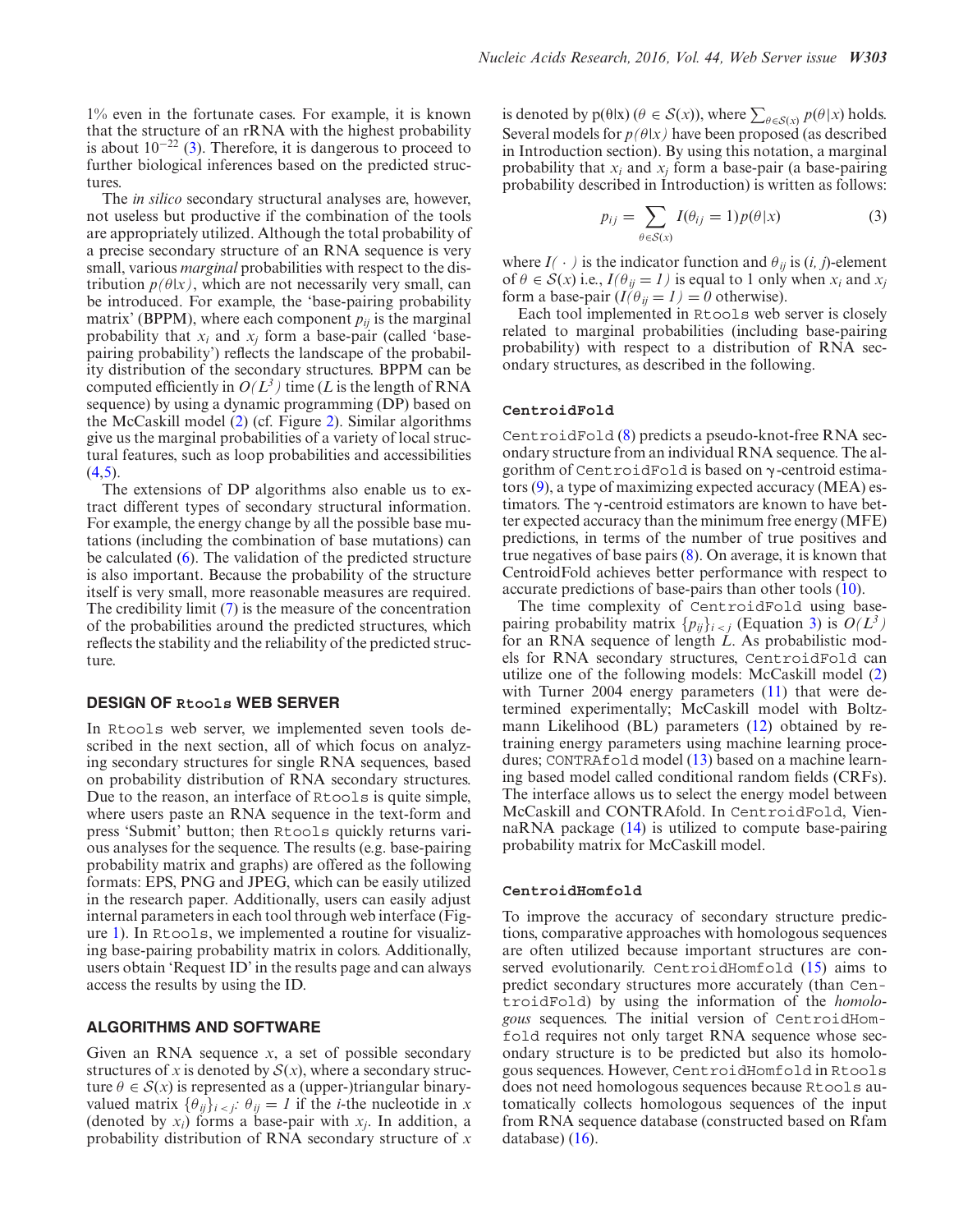<span id="page-2-0"></span>

Figure 1. A snapshot of the Rtools web server [\(http://rtools.cbrc.jp/\)](http://rtools.cbrc.jp/). Users can paste RNA sequence in the text form (located in the top part) and press the submit button, then the server quickly returns various analyses based on secondary structures for the sequence (not shown); the results are downloadable with a few formats: TEXT, PNG, PDF and EPS. Additionally, users can easily adjust several internal parameters in each tool through web interface (shown in the bottom part).

## **IPKnot**

IPKnot [\(17\)](#page-5-0) predicts RNA secondary structures including pseudo-knot, while CentroidFold predicts only pseudoknot-free RNA secondary structures. As with Centroid-Fold, IPKnot employs the maximum expected accuracy estimators in combination with integer programming for optimizing the score function with base-pairing probabilities derived from the principle of MEA. In general, computational costs should be much higher than secondary structure prediction without pseudo-knot. Although the worst case time complexity of IPKnot is not polynomial order, it has been empirically proven that IPKnot is fast enough for long RNA sequences.

A predicted secondary structure by IPKnot is visualized using VARNA [\(18\)](#page-5-0). ViennaRNA package [\(14\)](#page-5-0) are utilized to compute base-pairing probability matrix for McCaskill model. Additionally, NUPACK (Dirks-Pierce model) [\(19\)](#page-5-0) is utilized for computing base-pairing probability matrix with considering pseudo-knot structures.

## **CapR**

CapR [\(4\)](#page-5-0) efficiently computes marginal probabilities that each RNA base position is located within each secondary structural context, where six categories of RNA structures were taken into account: (i) stem, (ii) hairpin, (iii) bulge, (iv) internal loop, (v) multi-branch loop and (vi) exterior loop (cf. Figure [3\)](#page-3-0). In CapR, those marginal probabilities are computed according to a probability distribution of secondary structures of a given RNA sequence, provided by McCaskill (energy) model.

In order to reduce computational time, CapR introduces a maximal span of base-pairs, leading to the computational time of  $O(Lw^2)$ , where w is a maximal span of base-pair and *L* is the length of input sequence.

#### **Raccess**

Raccess [\(5\)](#page-5-0) computes accessibility (the marginal probability of forming a single strand with respect to a probability distribution of secondary structures) of every region of RNA sequences. In Raccess, McCaskill model is uti-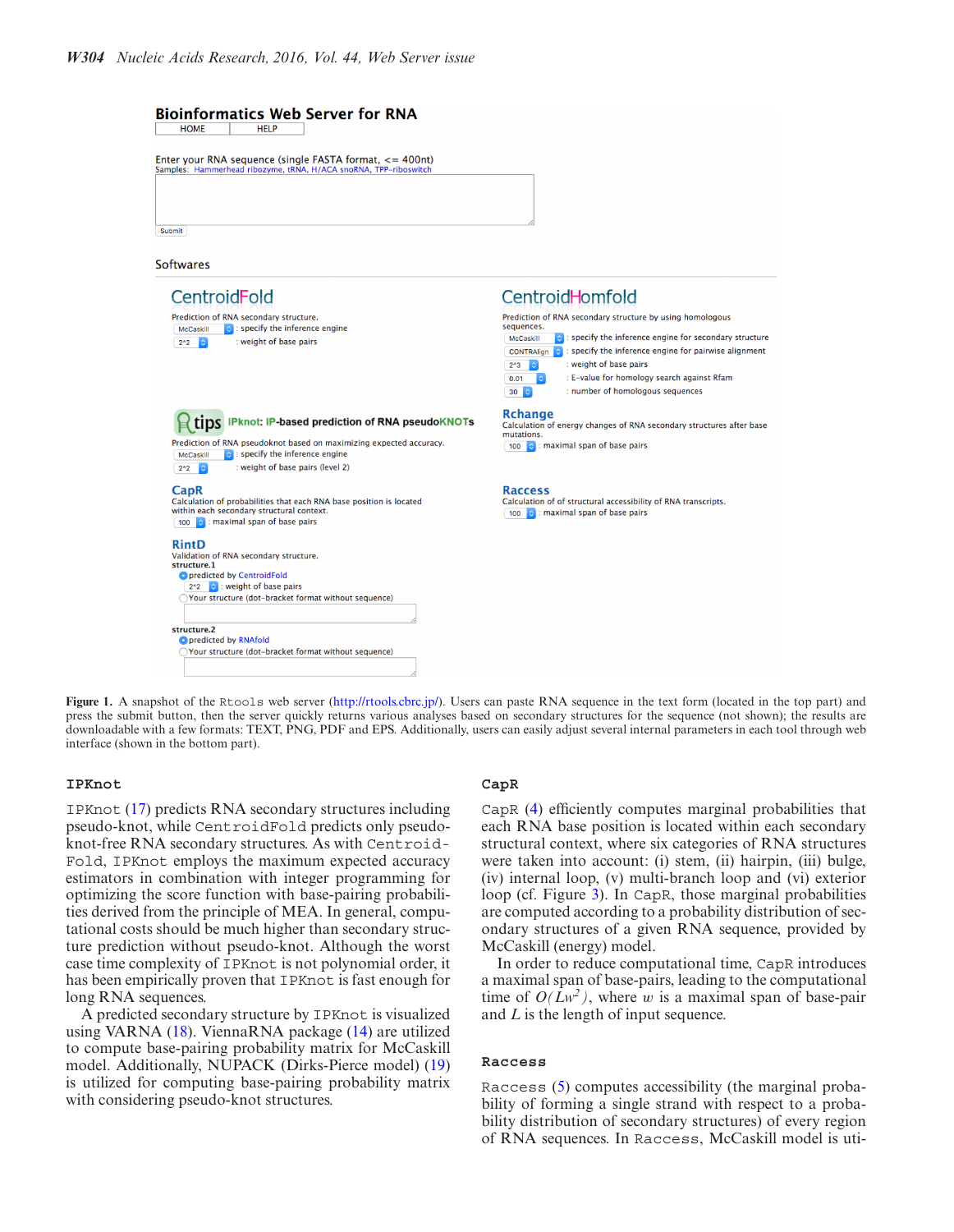<span id="page-3-0"></span>

**Figure 2.** The upper triangular matrix shows a base-pairing probability matrix (BPPM) of a tRNA sequence (having a 'clover-leaf' secondary structure), produced by Rtools web server (with CentroidFold). A base-pairing probability is a marginal probability (with respect to a probability distribution of secondary structures) that a pair of nucleotides form a base-pair. The colors of plots show the values of probabilities. On the other hand, the lower triangle shows the optimal RNA secondary structure predicted by CentroidFold, using the base-pairing probability matrix shown in the upper triangle.



**Figure 3.** Results of CapR for a tRNA sequence. The horizontal axis shows nucleotide position of the input sequence and the vertical axis shows marginal probabilities for structural contexts (bulge, exterior, hairpin, internal, multi-branch and stem) with respect to a probability distribution of secondary structures of the sequence. In CapR, the distribution is provided by McCaskill model (Equation [1\)](#page-0-0), which is based on experimentally determined energy parameters.

lized for a probability distribution of secondary structures. Although the accessibility for every nucleotide is computed by using probability of being unpaired, which is easily calculated by base-pairing probability matrix, Raccess enables users to specify the accessible length (Figure 4), which would be useful for miRNA target predictions.

Given an input sequence *x* and a segment *[a, b]*, which means the sub-sequence  $x_a x_{a+1} \cdots x_b$  of a given RNA se-



**Figure 4.** Results of Raccess for a tRNA sequence, where the colors of graph show accessible length. In this figure, Raccess computes the accessibility of a segment *[a, b]* = *[x, x* + 1 – 1] in the transcript for all the positions *x* with fixed length *l* of 5, 10 and 20. Thermodynamic energy that is required to keep range [*a*, *b*] being accessible is given by Equation 4. In the figure, these access energy([a, b]) are plotted at  $(x + l/2)$ .

quence  $x$ , the accessibility of the segment is defined by

$$
access\_energy([a, b]) = -RT \log(p([a, b])) \tag{4}
$$

where

$$
p([a, b]) = \frac{\sum_{\theta \in S[a, b]} \exp(-E(\theta)/RT)}{\sum_{\theta \in S(x)} \exp(-E(\theta)/RT)}
$$
(5)

In the above, *S[a, b]* is all the secondary structures having range *[a, b]* as loop region (Clearly,  $\mathfrak{a}[a, b] \subseteq \mathcal{S}(x)$  holds). Accessible energy is considered to be energy that is required to keep range *[a, b]* being accessible. Note that accessibility is closely related to marginal probabilities with respect to a probability distribution of secondary structures (cf. Equation 5).

#### **Rchange**

Rchange [\(6\)](#page-5-0) computes entropy and internal energy changes of secondary structures for mutated sequences. Given an input RNA sequence *x* and its mutated sequence *x* , the relative change of ensemble free energy is defined by

$$
\frac{dF}{|F|} = \frac{F(x) - F(x')}{|F(x)|} \tag{6}
$$

where

$$
F(x) = -RT \log(Z(x)).
$$

In the above,  $Z(x)$  is the partition function (defined in Equatio[n2\)](#page-0-0). In Rtools, the maximum and minimum values of Equation 6 with respect to SNPs for each position in the sequence are provided (cf. Figure [5\)](#page-4-0).

Recently, 'riboSNitch' has been receiving great attentions [\(20\)](#page-5-0) and Rchange will be useful for computational analysis for riboSNitch.

#### **RintD**

RintD [\(1\)](#page-5-0) provides an efficient method to summarize the probability distribution  $p(\theta|x)$ , which cannot be summarized (visualized) easily due to its high dimensionality of each solution.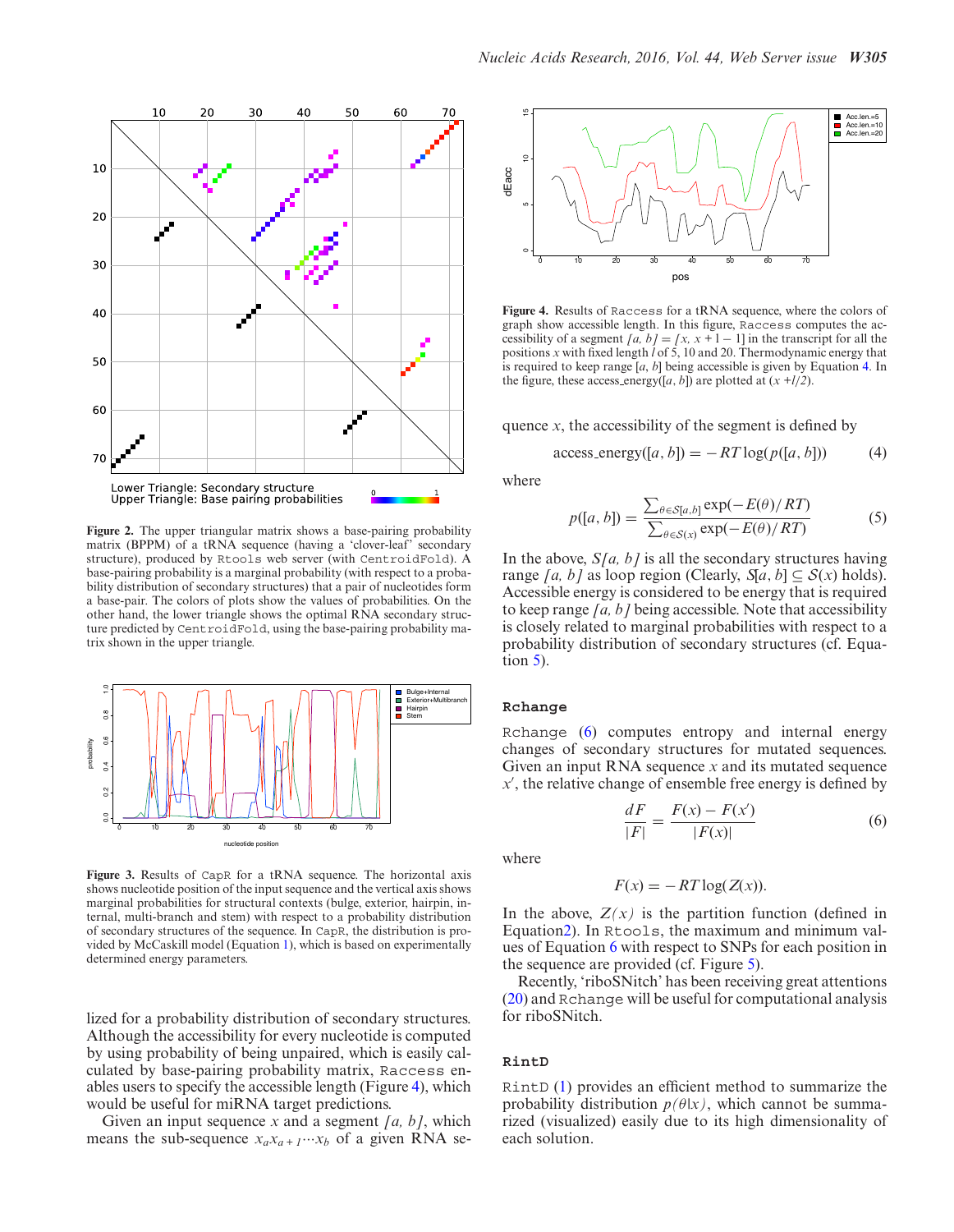<span id="page-4-0"></span>

**Figure 5.** Results of Rchange for a tRNA sequence. The upper and lower bounds of the relative changes of the ensemble free energy (*dF*/|*F*| in Equation [6.](#page-3-0) Because there are three mutated nucleotides for each position, the upper bound values (shown in black line) indicate the largest energy increase caused by a single mutation, and the lower bound values (shown in red line) indicate the largest energy decrease caused by a single mutation.



Figure 6. The reference secondary structure was obtained by Centroid-Fold. The horizontal axis indicates the (hamming) distance of the reference secondary structure (*d* in Equation 7), and the vertical axis shows marginal probabilities  $p_d$  in Equation 7. The dashed lines indicate  $\alpha$ %-credibility limits [\(7\)](#page-5-0),  $CL(\alpha)$  in Equation 8:  $CL(50)$  (red),  $CL(90)$  (green) and *CL*(95) (blue).

Given a *reference* (or *target*) secondary structure  $y \in S(x)$ of interest, S*<sup>d</sup>* denotes a set of RNA secondary structures whose hamming distance from *y* is equal to *d*. More formally, we define

$$
S_d = \left\{ \theta \in S(x) \middle| d = \sum_{i < j} I(\theta_{ij} \neq y_{ij}) \right\}
$$

where  $I(\cdot)$  is the indicator function. Then, Rint D can efficiently compute  $\{p_d\}_d$  ( $d = 0, 1, ...$ ) where  $p_d$  is a marginal probability as follows:

$$
p_d = \sum_{\theta \in \mathcal{S}_d} p(\theta | x) \tag{7}
$$

In RintD, McCaskill model is utilized as  $p(\theta|x)$ .

For a given RNA secondary structure *y*, α% *credibility limit* [\(7\)](#page-5-0) (denoted by  $CL(\alpha)$ ) is defined as follows:

$$
CL(\alpha) = \min \left\{ d \in \mathbb{N} \cup \{0\} \left| \sum_{d': d' \le d} p_{d'} \ge \frac{\alpha}{100} \right. \right\} \qquad (8)
$$

where  $\mathbb N$  is the set of all natural numbers. In other words,  $\alpha$ %-credibility limit is the minimum Hamming distance radius that contain  $\alpha$ % of the possible RNA secondary structures [\(7\)](#page-5-0). Clearly, the credibility limit for the target sequence can be computed by utilizing  $\{p_d\}_{d=0,1,\ldots}$ . Note that the smaller credibility limit indicates that the reference structure is more stable (reliable) in the ensemble of secondary structures.

RintD computes  $\{p_d\}_{d=0,1,...}$  and credibility limits of the reference structure. Moreover, RintD can efficiently compute the distribution from *two* reference RNA secondary structures (cf.  $(1)$ ), which is also implemented in Rtools (cf. Figure 6).

# **AN EXAMPLE OF PERFORMING Rtools WEB SERVER**

As a case study of our web server (Rtools), we took a transfer RNA (tRNA) sequence (AL138651.1/64525- 64597): GGGGAUGUAGCUCAUAUGGUAGAGCG CUCGCUUUG CAUGCGAGAGGCACAGGGUUCG AUUCCCUGCAUCU CCA, and analyzed it by using Rtools. As a result, the execution time of Rtools was within 1 min.

A base-pairing probability matrix and the optimal secondary structure predicted by CentroidFold of the tRNA sequence are shown in upper and lower matrices in Figure [2,](#page-3-0) respectively. The figure shows that Centroid-Fold successfully predicted 'clover-leaf secondary structure' of tRNAs for this sequence. Although the BPPM does not predict RNA secondary structures, it includes richer information of secondary structures than the optimal secondary structure. Moreover, Figure [3](#page-3-0) indicates the results for CapR, where the marginal probabilities of six structural contexts (Bulge, Exterior, Hairpin, Internal, Multiblanch and stem) in each position are shown. We emphasize that those structural information includes richer information than conventional base-pairing probability matrix.

Figure [4](#page-3-0) shows the accessibility (Equation [4\)](#page-3-0) of the sequence, where three accessible lengths are shown. Users can find accessible region from this figure; in this case the figure suggests that the loop region of 'clover-leaf secondary structure' is accessible.

Figure 5 shows the results of Rchange for the same tRNA sequence, where the upper bound and lower bound of *dF*/|*F*| in Equation [6](#page-3-0) are plotted in each position. By utilizing this figure, users can easily find nucleotides whose SNPs greatly affect the RNA secondary structures. Additionally, it would be useful to see predicted secondary structures (by CentroidFold) and context profiles (by CapR) in combination with the results of Rchange.

Figure 6 (the results of RintD) shows the distribution of secondary structures from the reference structure (the optimal structure predicted by CentroidFold). Specifically, it plots (d,  $p_d$ ) for  $d = 0, 1, 2, \ldots$ , where  $p_d$  is defined in Equation 7. The figure shows that there exists a peak of probability mass around  $d = 25$ . Moreover, the credibility limits of the optimal secondary structure (*CL*(50), *CL*(90) and *CL*(95) in Equation 8) are relatively large, indicating that the sum of the probabilities of secondary structures near the optimal secondary structure is not dominant in the ensem-